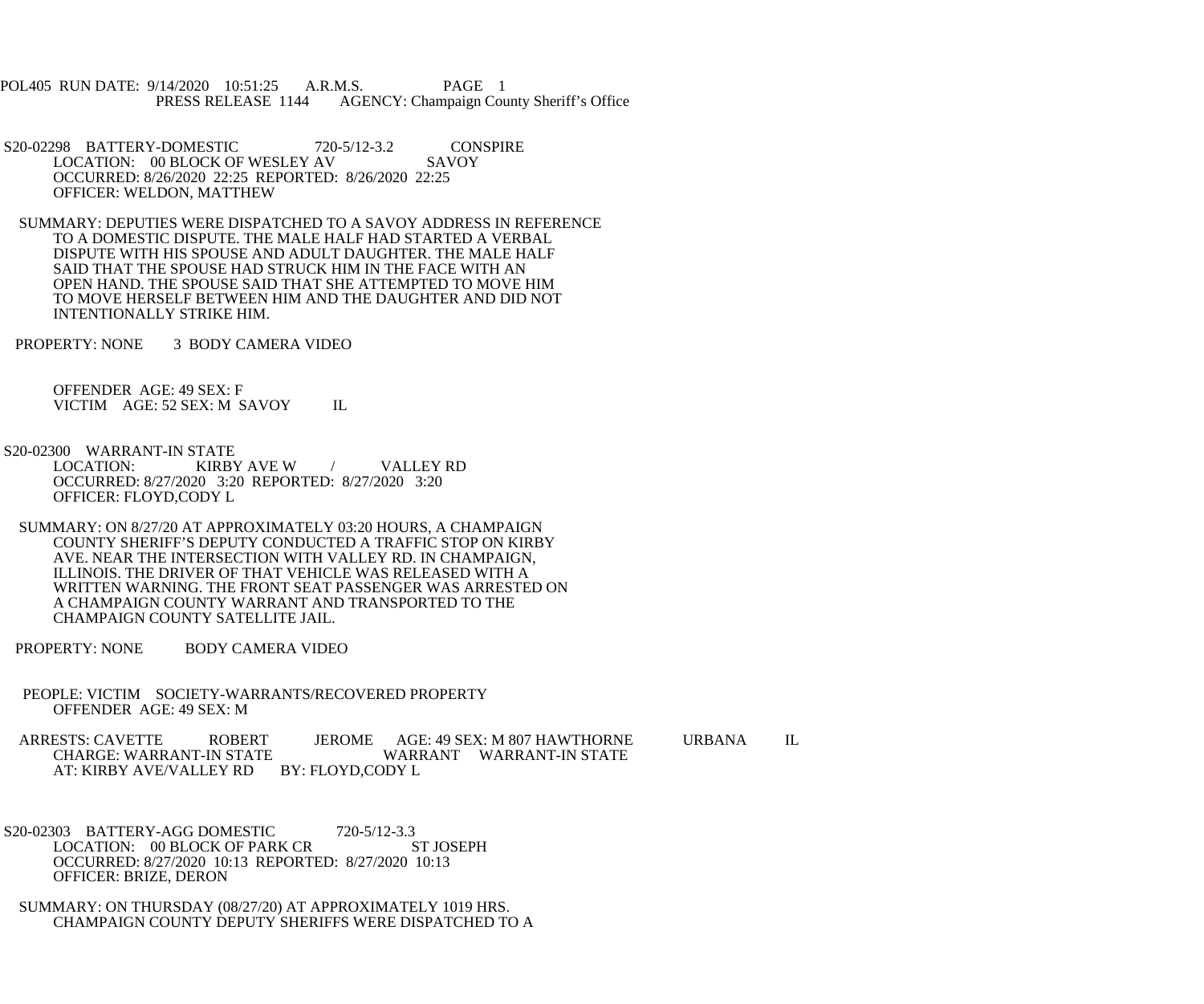POL405 RUN DATE: 9/14/2020 10:51:25 A.R.M.S. PAGE 2<br>PRESS RELEASE 1144 AGENCY: Champaign Cou AGENCY: Champaign County Sheriff's Office RESIDENCE IN THE VILLAGE OF ST. JOSEPH FOR REPORT OF A DOMESTIC BATTERY. DURING THIS INVESTIGATION IT WAS REPORTED THAT THE OFFENDER CHOKED AND PULLED THE VICTIM'S HAIR. IT WAS ALSO REPORTED THAT A LACERATION OCCURRED TO THE VICTIM'S HAND WHILE THE OFFENDER WAS IN POSSESSION OF A KNIFE. THIS OFFENDER WAS LATER ARRESTED WITHOUT INCIDENT FOR AGGRAVATED DOMESTIC BATTERY AND TRANSPORTED TO THE CHAMPAIGN COUNTY SATELLITE JAIL FOR PROCESSING.

PROPERTY: NONE BODY CAMERA VIDEO

NONE 1 PHOTOS-DIGITAL

 OFFENDER AGE: 37 SEX: M VICTIM AGE: 35 SEX: F ST JOSEPH IL

ARRESTS: BASCOMB NATHANIEL JEROME AGE: 37 SEX: M 406 PARK CIRCLE ST JOSEPH IL CHARGE: BATTERY-AGG DOMESTIC 720-5/12-3.3 BATTERY-AGG DOMESTIC MESTIC 720-5/12-3.3 BATTERY-AGG DOMESTIC<br>BY: BRIZE. DERON AT: 400 BLK PARK CIRCLE

 S20-02307 BURGLARY 720-5/19-1 LOCATION: 00 BLOCK OF HIGH CROSS RD N URBANA TOWNSHIP OCCURRED: 8/27/2020 16:00 REPORTED: 8/27/2020 19:31 OFFICER: FLOYD,CODY L

 SUMMARY: ON 8/27/20 AT APPROXIMATELY 19:31 HOURS, CHAMPAIGN COUNTY SHERIFF'S DEPUTIES WERE DISPATCHED TO THE 1900 BLOCK OF HIGH CROSS RD. IN URBANA TOWNSHIP FOR THE REPORT OF A BURGLARY. THE VICTIM AND A POTENTIAL WITNESS WERE INTERVIEWED. NO SUSPECT INFORMATION IS AVAILABLE AT THIS TIME.

PROPERTY: NONE BODY CAMERA VIDEO

STOLEN 1 LAWN MOWER-POWERED

OFFENDER SEX: RACE: HEIGHT: 000 WEIGHT: 000 HAIR: EYES: VICTIM AGE: 57 SEX: M URBANA IL VICTIM AGE: 57 SEX: M URBANA

S20-02314 OTHER TROUBLE/INFO RPT

LOCATION: 00 BLOCK OF THE OAKS TOLONO OCCURRED: 8/28/2020 9:15 REPORTED: 8/28/2020 17:11 OFFICER: FORDYCE, CODY

 SUMMARY: ON 8/28/20, DEPUTIES WERE DISPATCHED FOR REPORT OF A BURGLARY. UPON ARRIVAL, DEPUTIES LEARNED NOTHING WAS TAKEN BUT A PIECE OF PAPER WAS MOVED FROM THE UNLOCKED SAFE TO A DESK NEXT TO IT.

PROPERTY: NONE BODY CAMERA VIDEO